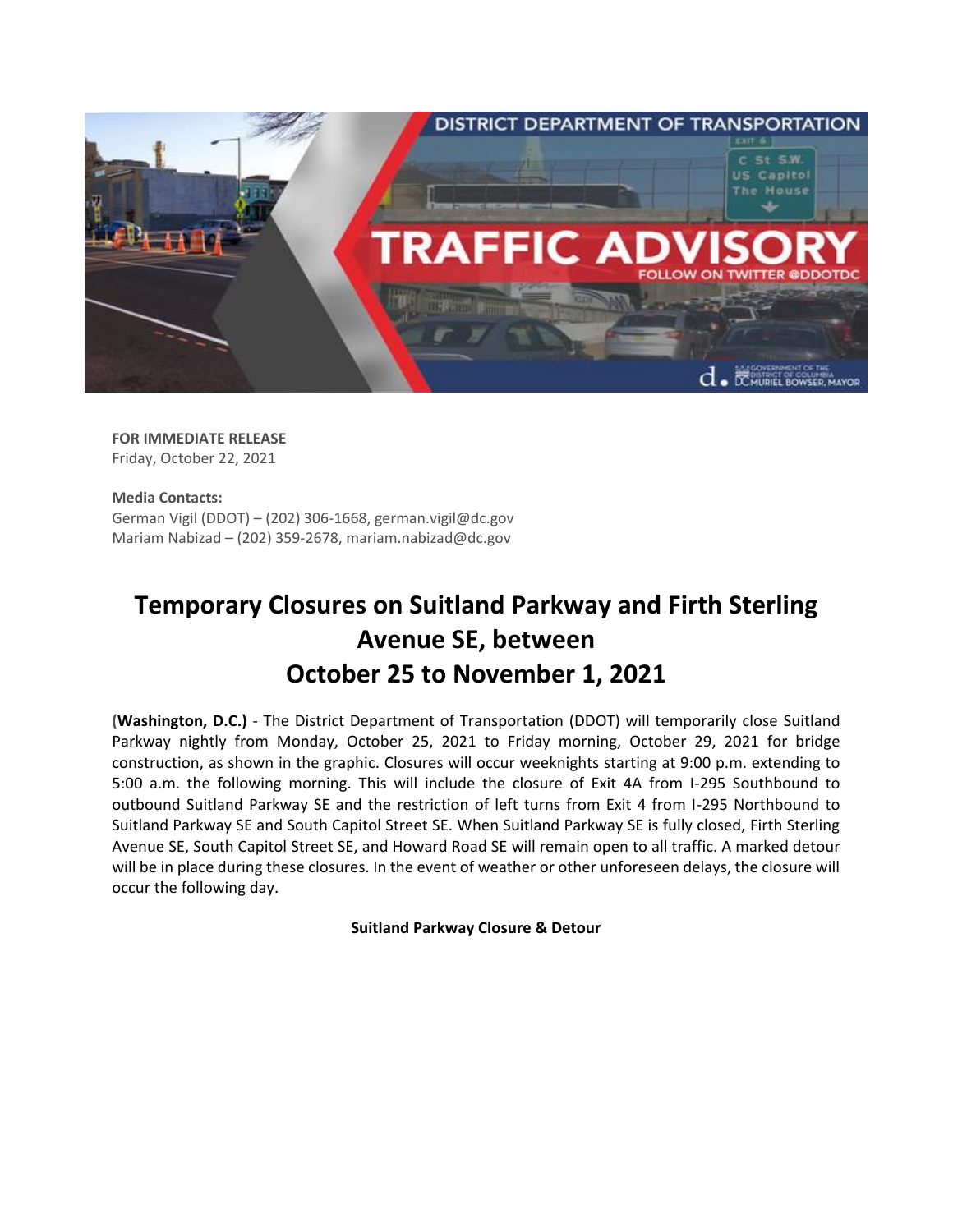

Firth Sterling Avenue SE between South Capitol Street SE and St Elizabeths Street SE will be closed Saturday and Sunday (October 30 and 31, 2021) from 5:00 a.m. to 9:00 p.m. for bridge construction. When Firth Sterling Avenue SE is fully closed, Suitland Parkway SE and South Capitol Street SE will remain open to all traffic. A marked detour will be in place during these closures.



## **Firth Sterling Avenue SE Closure & Detour**

These closures are necessary for construction activities associated with the South Capitol Street Corridor Project, which includes construction of the New Frederick Douglass Memorial Bridge and the reconstruction of the I-295/ Suitland Parkway interchange.

Please observe the posted speed limit and proceed through the construction area with caution. Pedestrians and cyclists are advised to stay alert and follow signage when traveling through this area.